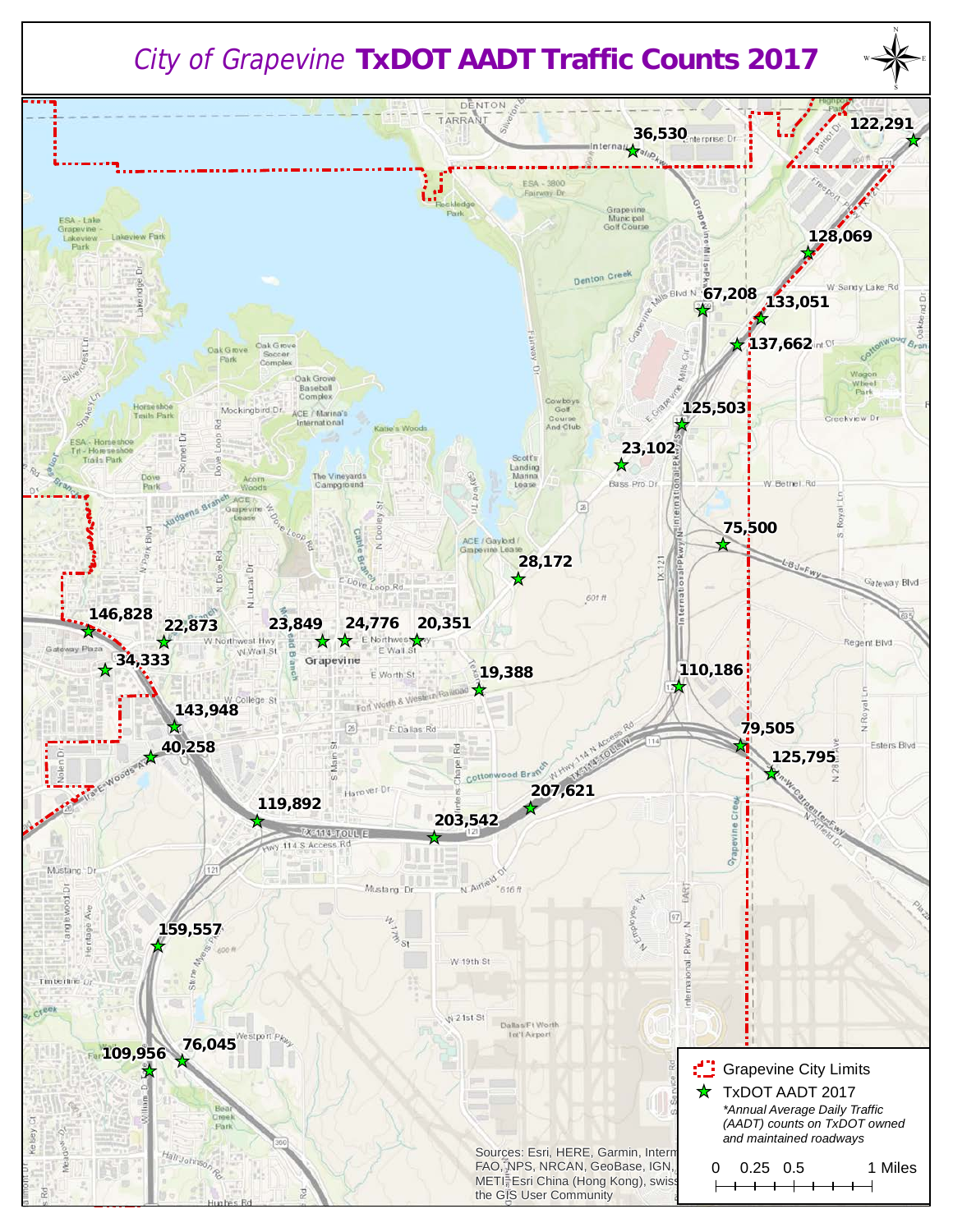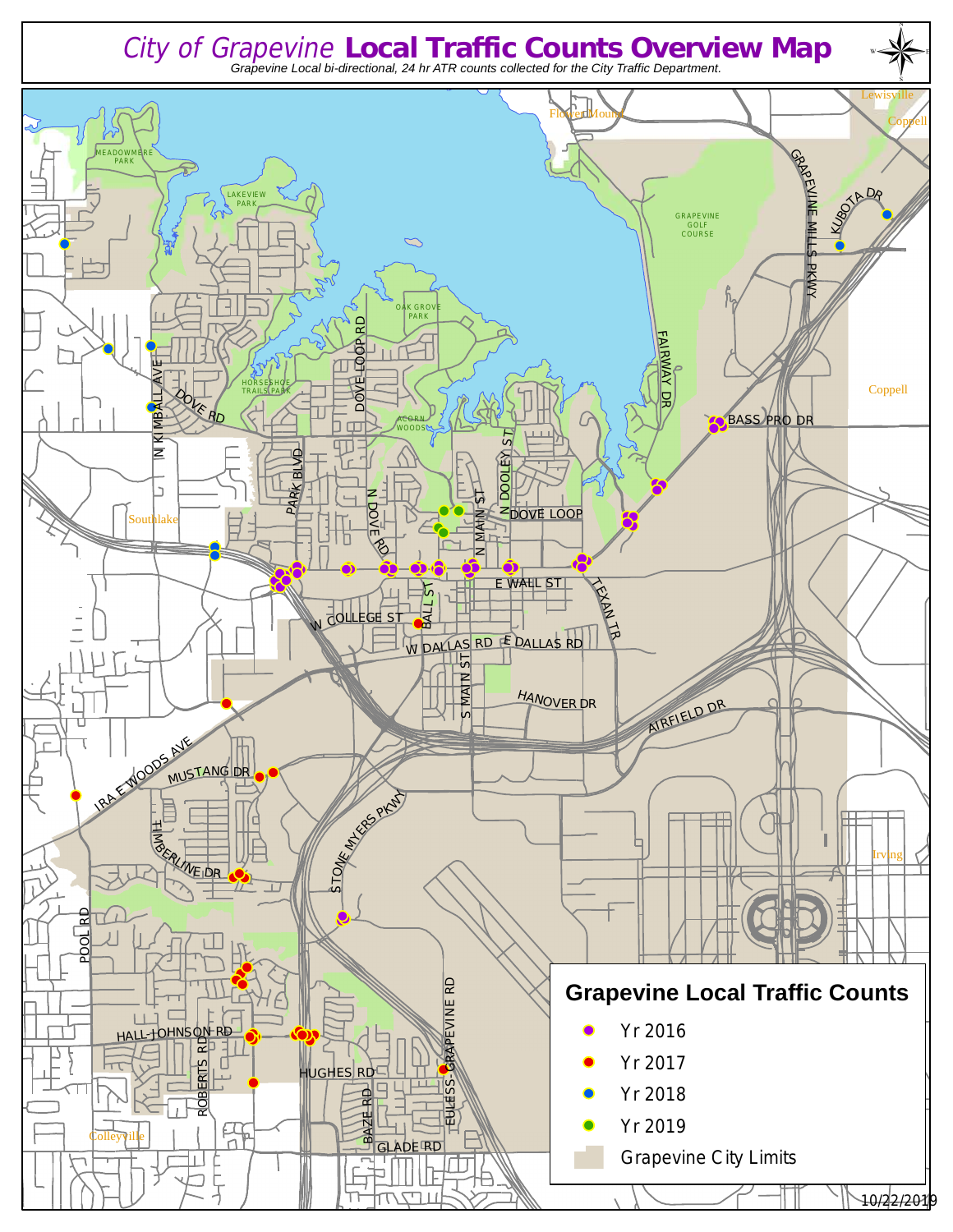| Bi-directional, 24 hr ATR counts collected for the City Traffic Department<br>StudyName<br>BASS PRO NORTH OF HWY 26<br>BALL SOUTH OF NW HWY |                                          |                       |        |                     |                       |                       |
|---------------------------------------------------------------------------------------------------------------------------------------------|------------------------------------------|-----------------------|--------|---------------------|-----------------------|-----------------------|
|                                                                                                                                             |                                          |                       |        |                     |                       |                       |
|                                                                                                                                             | Channel<br><b>StartDate</b>              | <b>TotalCount</b>     |        | EB_Count WB_Count   | Count<br>ЯM           | Count<br><u>ය</u>     |
|                                                                                                                                             | BALL ST<br>2016-04-07                    | 9,002                 |        |                     | 4,505                 | 4,407                 |
|                                                                                                                                             | 2016-04-07 BASS PRO                      | 1,309                 |        |                     | 647                   | 662                   |
| BASS PRO SOUTH OF HWY 26                                                                                                                    | BASS PRO<br>2016-04-07                   | $\sqrt{17,234}$       |        |                     | 8,921                 | 8,313                 |
| DOOLEY NORTH OF NW HWY                                                                                                                      | <b>DOOLEY</b><br>2016-04-07              | 6,199                 |        |                     |                       |                       |
| DOOLEY SOUTH OF NW HWY                                                                                                                      | <b>DOOLEY</b><br>2016-04-07              | 4,408                 |        |                     | $\frac{2,908}{2,311}$ | $\frac{3,291}{2,097}$ |
| DOVE NORTH OF NW HWY                                                                                                                        | DOVE RD<br>2016-04-07                    | 8,142                 |        |                     | 4,035                 |                       |
| AMH MN JO HLNOS 3/OO                                                                                                                        | DOVE RD<br>2016-04-07                    | 5,938                 |        |                     | 2,747                 | $\frac{1}{3,191}$     |
| FAIRWAY NORTH OF HWY 26                                                                                                                     | FAIRWAY<br>2016-04-07                    |                       |        |                     | 4,583                 | 4,977                 |
| $\frac{8}{3}$<br>GAYLORD - GREAT WOLF NORTH OF HWY                                                                                          | GAYLORD<br>2016-04-07                    | $\frac{9,560}{5,043}$ |        |                     | 2,468                 | 2,595                 |
| GRAPEVINE SPRINGS NORTH OF NW HWY                                                                                                           | <b>GRAPEVINE SPRINGS</b><br>2016-04-07   | 668                   |        |                     | 331                   | 337                   |
| GRAPEVINE SPRINGS SOUTH OF NW HWY                                                                                                           | GRAPEVINE SPRINGS<br>2016-04-07          | 1,912                 |        |                     | 980                   | 932                   |
| GAYLORD - GREAT WOLF SOUTH OF HWY 26                                                                                                        | GREAT WOLF DR<br>2016-04-07              | 1,964                 |        |                     | 926                   | 1,038                 |
| HWY 26 EAST OF BASS PRO                                                                                                                     | 2016-04-07 HWY 26                        | 24,431                | 14,867 | 9,564               |                       |                       |
| HWY 26 EAST OF FAIRWAY                                                                                                                      | 2016-04-07 HWY 26                        | 28,651                | 16,443 | 12,208              |                       |                       |
| HWY 26 EAST OF GAYLORD - GREAT WOLF                                                                                                         | 2016-04-07 HWY 26                        | 34,197                | 18,912 | 15,285              |                       |                       |
| HWY 26 WEST OF BASS PRO                                                                                                                     | <b>HWY 26</b><br>2016-04-07              | 28,736                | 16,708 | 12,028              |                       |                       |
| HWY 26 WEST OF FAIRWAY                                                                                                                      | HWY 26<br>2016-04-07                     | 34,171                | 19,006 | 15,165              |                       |                       |
| HWY 26 WEST OF GAYLORD - GREAT WOLF                                                                                                         | HWY 26<br>2016-04-07                     | 32,198                | 7,905  | 14,293              |                       |                       |
| MAIN NORTH OF NW HWY                                                                                                                        | <b>MAIN</b><br>2016-04-07                | 7,295                 |        |                     | 3,620                 | 3,675                 |
| MAIN SOUTH OF NW HWY                                                                                                                        | 2016-04-07 MAIN                          | 10,497                |        |                     | 5,221                 | 5,276                 |
| NW HWY EAST OF BALL                                                                                                                         | 2016-04-07 NW HWY                        | 26,391                | 13,314 | 13,077              |                       |                       |
| NW HWY EAST OF DOOLEY                                                                                                                       | YNH NNL 10-40-9102                       | 22,060                | 11,278 | 10,782              |                       |                       |
| NW HWY EAST OF DOVE                                                                                                                         | <b>NNH NNY</b><br>2016-04-07             | 24,356                | 12,352 | 12,004              |                       |                       |
| NW HWY EAST OF GRAPEVINE SPRINGS                                                                                                            | YNH NY<br>2016-04-07                     | 25,549                | 13,187 | 12,362              |                       |                       |
| NW HWY EAST OF MAIN                                                                                                                         | YNH NY<br>2016-04-07                     | 25,142                | 12,750 | $\overline{12,392}$ |                       |                       |
| NW HWY EAST OF PARK BLVD                                                                                                                    | Y<br>NH<br>NH<br>N<br>2016-04-07         | 24,688                | 12,714 | 11,974              |                       |                       |
| NW HWY EAST OF SCRIBNER                                                                                                                     | <b>AMH MN</b><br>2016-04-07              | 25,754                | 13,106 | 12,648              |                       |                       |
| NW HWY EAST OF SH 114 EBFR                                                                                                                  | <b>AMH MN</b><br>2016-04-07              |                       | 13,749 | 19,614              |                       |                       |
| NW HWY EAST OF SH 114 WBFR                                                                                                                  | <b>NNH WN</b><br>2016-04-07              | 28,859                | 11,898 | 16,961              |                       |                       |
| NW HWY EAST OF TEXAN TRAIL                                                                                                                  | YNH NNL 10-40-9102                       | 31,903                | 18,140 | 13,763              |                       |                       |
| NW HWY WEST OF BALL                                                                                                                         | NNA NNY<br>2016-04-07                    | 24,804                | 12,462 | 12,342              |                       |                       |
| NW HWY WEST OF DOOLEY                                                                                                                       | Y<br>NN HVY<br>2016-04-07                | 24,495                | 12,197 | 12,298              |                       |                       |
| NW HWY WEST OF DOVE                                                                                                                         | amh mn<br>2016-04-07                     | 25,252                | 12,986 | 12,266              |                       |                       |
| NW HWY WEST OF GRAPEVINE SPRINGS                                                                                                            | <b>NW HWY</b><br>2016-04-07              | 25,309                | 13,040 | 12,269              |                       |                       |
| NW HWY WEST OF MAIN                                                                                                                         | Y<br>N<br>N<br>N<br>N<br>N<br>2016-04-07 | 24,936                | 12,629 | 12,307              |                       |                       |
| <b>UW HWY WEST OF PARK BLVD</b>                                                                                                             | <b>NNH WN</b><br>2016-04-07              | 28,622                | 11,794 | 16,828              |                       |                       |
| NW HWY WEST OF SCRIBNER                                                                                                                     | YNH NNY<br>2016-04-07                    | 26,284                | 3,163  | 13,121              |                       |                       |
| NW HWY WEST OF SH 114 EBFR                                                                                                                  | Y<br>Y<br>Y<br>Y<br>Y<br>Y<br>2016-04-07 | 23,856                | 7,337  | 16,519              |                       |                       |
| NW HWY WEST OF SH 114 WBFR                                                                                                                  | Y<br>N<br>N<br>N<br>N<br>N<br>2016-04-07 | 33,072                | 13,499 | 19,573              |                       |                       |
| NW HWY WEST OF TEXAN TRAIL                                                                                                                  | NN HWY<br>2016-04-07                     | 21,192                | 10,964 | 10,228              |                       |                       |
| PARK BLVD NORTH OF NW HWY                                                                                                                   | <b>PARK BLVD</b><br>2016-04-07           | 17,263                |        |                     | 8,881                 | 8,382                 |
| PARK BLVD SOUTH OF NW HWY                                                                                                                   | <b>PARK BLVD</b><br>2016-04-07           | 10,401                |        |                     | 8,337                 | $\frac{2,064}{1,274}$ |
| BALL NORTH OF NW HWY                                                                                                                        | <b>AMYA ANO d 20-10-9102</b>             | 2,439                 |        |                     | 1,165                 |                       |

10/22/2019

 $\overline{\phantom{0}}$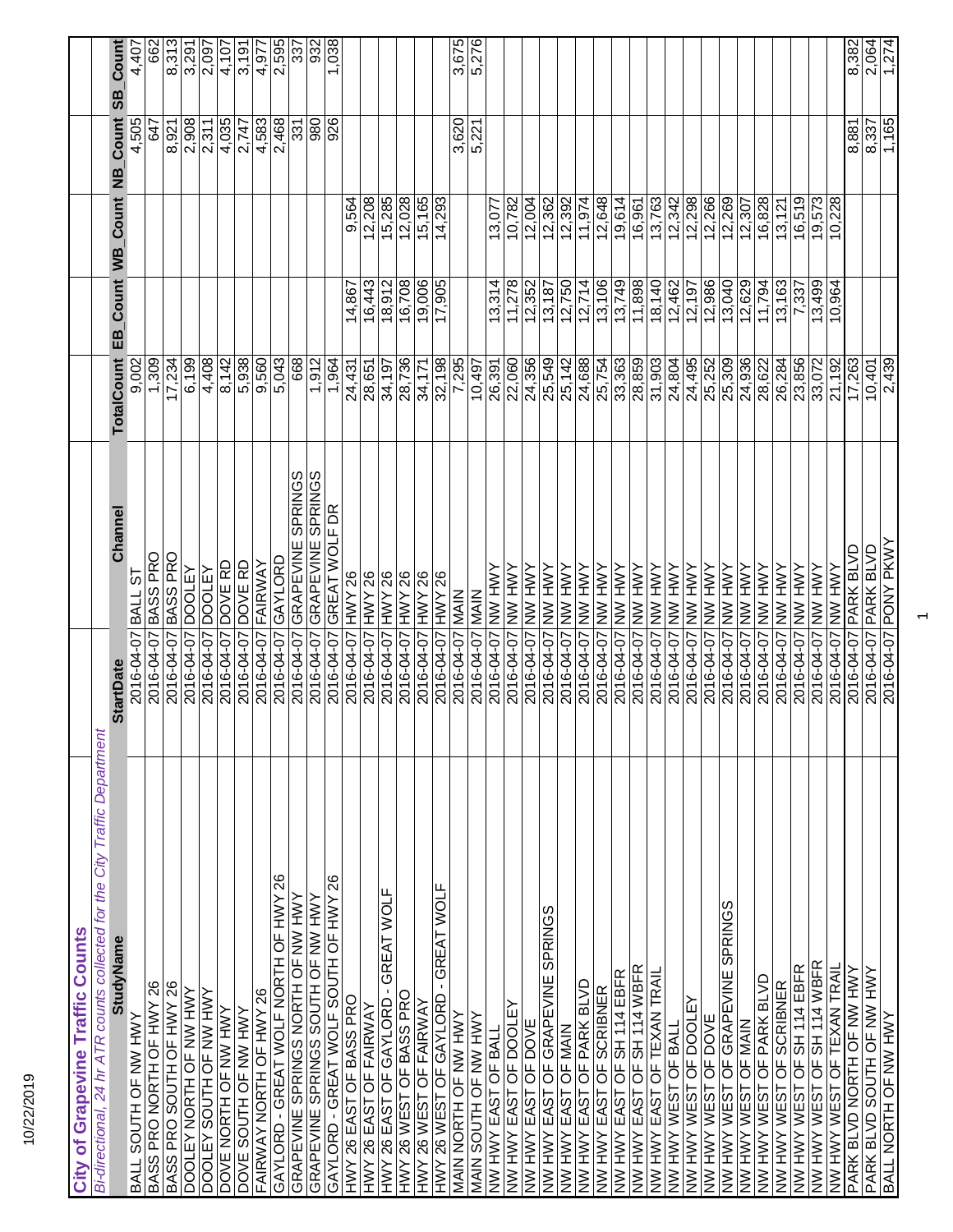| 10/22/2019                                                                            |                                              |                   |                   |                    |                               |                     |
|---------------------------------------------------------------------------------------|----------------------------------------------|-------------------|-------------------|--------------------|-------------------------------|---------------------|
| City of Grapevine Traffic Counts                                                      |                                              |                   |                   |                    |                               |                     |
| Bi-directional, 24 hr ATR counts collected for the City Traffic Department            |                                              |                   |                   |                    |                               |                     |
| <b>StudyName</b>                                                                      | Channel<br><b>StartDate</b>                  | <b>TotalCount</b> | _Count<br>ЕB      | <b>Count</b><br>ğМ | 99<br>Count<br>$\overline{a}$ | Count               |
| TEXAN TRAIL NORTH OF NW HWY                                                           | RUTH WALL RD<br>2016-04-07                   | 8,141             |                   |                    | 3,841                         | 4,300               |
| SCRIBNER NORTH OF NW HWY                                                              | <b>SCRIBNER</b><br>2016-04-07                | 2,675             |                   |                    | 1,229                         | 1,446               |
| SCRIBNER SOUTH OF NW HWY                                                              | <b>SCRIBNER</b><br>2016-04-07                | 1,033             |                   |                    | 616                           | 417                 |
| SH 114 EBFR NORTH OF NW HWY                                                           | SH 114 EBFR<br>2016-04-07                    | 9,756             |                   |                    |                               | 9,756               |
| SH 114 EBFR SOUTH OF NW HWY                                                           | SH 114 EBFR<br>2016-04-07                    | 6,440             |                   |                    |                               | 6,440               |
| SH 114 WBFR NORTH OF NW HWY                                                           | SH 114 WBFR<br>2016-04-07                    | 9,673             |                   |                    | 9,673                         |                     |
| SH 114 WBFR SOUTH OF NW HWY                                                           | SH 114 WBFR<br>2016-04-07                    | 13,599            |                   |                    | 13,599                        |                     |
| TEXAN TRAIL SOUTH OF NW HWY                                                           | <b>TEXAN TRL</b><br>2016-04-07               | 17,256            |                   |                    | 10,219                        | 7,037               |
| STONE MYERS PKWY NORTH OF WESTPORT PKWY                                               | STONE MYERS PKWY<br>2016-06-28               | 8,617             |                   |                    | 4,336                         | 4,281               |
| STONE MYERS PKWY SOUTH OF WESTPORT PKWY                                               | S016-06-28 STONE MYERS PKWY                  | 10,421            |                   |                    | 6,279                         | 4,142               |
| WESTPORT PKWY EAST OF STONE MYERS PKWY                                                | 2016-06-28 WESTPORT PKWY                     | 089'9             | 2,872             | 2,708              |                               |                     |
| W COLLEGE ST WEST OF BALL ST                                                          | 2017-02-08 W COLLEGE ST                      | 2,485             | 1,564             | 921                |                               |                     |
| HALL-JOHNSON RD @ HERITAGE AVE - EB APPROACH                                          | 2017-02-15 HALL-JOHNSON RD                   | 21,770            | 10,379            | 11,391             |                               |                     |
| HALL-JOHNSON RD @ HERITAGE AVE - WB APPROACH                                          | <b>QH NOSNHO<sup>r-</sup>TIVH 91-70-4107</b> | 21,365            | 10,869            | 10,496             |                               |                     |
| HALL-JOHNSON RD @ SH 121 NBFR - EB APPROACH                                           | 2017-02-15 HALL-JOHNSON RD                   | 15,243            | $\frac{8,927}{8}$ | 6,316              |                               |                     |
| HALL-JOHNSON RD @ SH 121 NBFR - WB APPROACH                                           | 2017-02-15 HALL-JOHNSON RD                   | 7,269             | 3,942             | 3,327              |                               |                     |
| SH 121 SBFR - EB APPROACH<br>HALL-JOHNSON RD @                                        | <b>QH NOSNHO<sup>r-</sup>TIVH 91-70-4107</b> | 22,632            | 11,411            | 11,221             |                               |                     |
| SH 121 SBFR - WB APPROACH<br>HALL-JOHNSON RD @                                        | 2017-02-15 HALL-JOHNSON RD                   | 15,067            | $\frac{8,701}{ }$ | 6,366              |                               |                     |
| HALL-JOHNSON RD @ HERITAGE AVE - NB APPROACH                                          | 2017-02-15 HERITAGE AVE                      | 7,245             |                   |                    | 4,199                         | 3,046               |
| HALL-JOHNSON RD @ HERITAGE AVE - SB APPROACH                                          | 2017-02-15 HERITAGE AVE                      | 2,714             |                   |                    | 1,241                         | 1,473               |
| HALL-JOHNSON RD @ SH 121 NBFR - NB APPROACH                                           | SH 121 NBFR<br>2017-02-15                    | 11,150            |                   |                    | 1,150                         |                     |
| HOVOHNSON RD @ SH 121 SBFR - SB APPROACH                                              | SH 121 SBFR<br>$2017 - 02 - 15$              | 10,832            |                   |                    |                               | 10,832              |
| EULESS-GRAPEVINE RD; SH 360 to HUGHES RD                                              | 2017-03-08 EULESS-GRAPEVINE RD               | 6,284             |                   |                    | 2,866                         | 3,418               |
| City of Southlake Brumlow Ave (SH26 to Continental) Ref #69                           | <b>5017-04-17 BRUMLOW AVE</b>                | 13,299            | 0                 | 0                  | 6,753                         | 6,546               |
| City of Southlake S Kimball Ave (SH26 to Nolen) Ref #88                               | <b>S KIMBALL AVE</b><br>2017-04-17           | 15,933            | $\circ$           | $\circ$            | 7,442                         | 8,491               |
| HERITAGE AVE BTWN HALL JOHNSON & CITY LIMIT<br>HERITAGE AVE BTWN MUSTANG & TIMBERLINE | 2017-06-29 HERITAGE AVE                      | 5,513<br>2,261    |                   |                    | 3,178                         | 2,335               |
|                                                                                       | 2017-06-29 HERITAGE AVE                      |                   |                   |                    | 1,174                         | 1.087               |
| HERITAGE BTWN WESTERN OAKS & WOODLAND HILLS                                           | 2017-06-29 HERITAGE AVE                      | 2,370             |                   |                    | 872                           | 1,498               |
| HERITAGE BTWN WOODLAND HILLS & HALL JOHNSON                                           | 2017-06-29 HERITAGE AVE                      | 2,264             |                   |                    | 951                           | 1,313               |
| MUSTANG BTWN HERITAGE AVE & WD TATE                                                   | 2017-06-29 MUSTANG DR                        | 15,502            | 7,464             | 8,038              |                               |                     |
| MUSTANG BTWN TIMBERLINE & HERITAGE AVE                                                | 2017-06-29 MUSTANG DR                        | 13,177            | 6,339             | 6,838              |                               |                     |
| TIMBERLINE BTWN HERITAGE & SH 121 SBFR                                                | 2017-06-29 TIMBERLINE DR                     | 3,955             | 2,477             | 1,478              |                               |                     |
| TIMBERLINE BTWN HERITAGE & TANGLEWOOD                                                 | 2017-06-29 TIMBERLINE DR                     | 4,028             | 2,499             | $\overline{1,529}$ |                               |                     |
| WESTERN OAKS BTWN HERITAGE & SH 121 SBFR                                              | BR<br>2017-06-29 WESTERN OAKS                | 2,691             | 1,035             | 1,656              |                               |                     |
| WOODLAND HILLS BTWN WT PARR & HERITAGE                                                | 2017-06-29 WOODLAND HILLS DR                 | 1,144             | 437               | 707                |                               |                     |
| City of Southlake Dove Rd (Kimball to Carroll) Ref #36                                | 2018-05-22 DOVE RD                           | 4,084             | 1,965             | 119<br>$\sim$      | 0                             | っ                   |
| City of Southlake Lonesome Dove Rd (Dove to Burney) Ref #68                           | RD<br>2018-05-22 LONESOME DOVE               | 2,096             | 0                 | $\circ$            | 1,078                         | 1,018               |
| City of Southlake Kimball Rd (Highland to Dove) Ref #74                               | 2018-05-22 N KIMBALL AVE                     | 11,350            | $\circ$           | $\circ$            | 5,705                         | $rac{5,645}{3,142}$ |
| City of Southlake Kimball Rd (north of Dove) Ref #75                                  | 2018-05-22 N KIMBALL RD                      | 6,147             | $\circ$           | $\circ$            |                               |                     |
| City of Southlake SH114 EB FR (NW Hwy to Kimball) Ref #3E                             | SH 114 EBFR<br>2018-05-22                    | 24,616            | 24,616            | 0                  | $\circ$                       | 0                   |
| City of Southlake SH114 WB FR (NW Hwy to Kimball) Ref #3W                             | 2018-05-22 SH 114 WBFR                       | 24,711            | 0                 | 24,711             | $\circ$                       | 0                   |
| Kimley-Horn Study                                                                     | 2018-08-28 KUBOTA DR                         | 368               |                   |                    |                               |                     |
| Kimley-Horn Study                                                                     | 2018-08-28 KUBOTA DR                         | 1,032             |                   |                    |                               |                     |